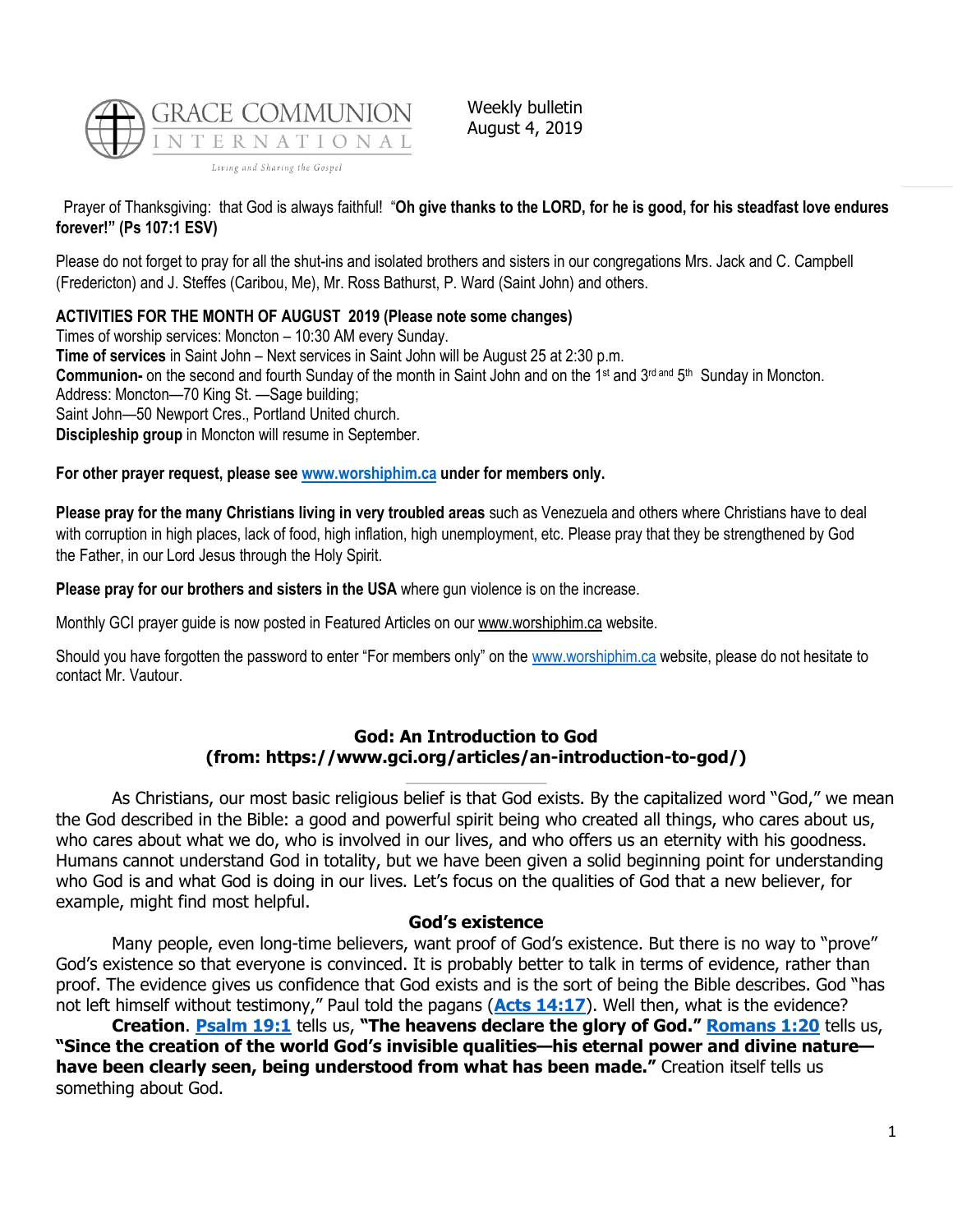It is reasonable for us to believe that something caused the earth, sun and stars to be the way they are. Scientists say the universe began with a big bang, and it is reasonable for us to believe that something caused the bang. We believe it was caused by God.

**Design.** Creation shows signs of order, of laws of physics. If various properties of matter were different, then earth would not exist, or humans could not exist. If the size or orbit of earth were different, then conditions on this planet would not permit human life. Some people believe that this is a cosmic accident; others believe that the more reasonable explanation is that the solar system was designed by an intelligent Creator.

**Life.** Life is based on incredibly complex chemicals and reactions. Some people believe that life had an intelligent cause; others believe that it happened by chance. Some have faith that scientists will eventually demonstrate a non-god origin for life. But for many people, the existence of life is evidence of a Creator God.

**Humans.** Humans are self-conscious creatures who explore the universe, who ponder the meaning of life, who seek significance. Physical hunger suggests the existence of food; thirst suggests that there is something that can quench our thirst. Does our intellectual yearning for purpose suggest that there is in fact a meaning to be found? Many people claim to have found meaning in relationship with God.

**Morality.** Is right and wrong a matter of opinion, of majority rule, or is there some supra-human authority that defines good and evil? If there is no God, then humans have no basis for calling anything evil, no reason to condemn racism, genocide, torture or anything else. The existence of evil is, ironically, evidence of God. If there is no God, then there is no basis for authority except power. It is reasonable to believe in God.

#### **God's greatness**

What sort of being is God? Bigger than we can imagine! If he created the universe, then he is bigger than the universe—and not limited by time, space or energy, for he existed before time, space, matter and energy did.

**[2 Timothy 1:9](https://biblia.com/bible/niv/2%20Tim%201.9)** mentions something God did "before the beginning of time." Time had a beginning, and God existed before that. He has a timeless existence that cannot be measured by years. He is eternal, of infinite age. Mathematics is too limited to describe God's existence.

Since God created matter, he existed before matter, and he is not made of matter. He is spirit—but he is not "made of spirit." God is not made at all; he simply is; he exists as spirit. He defines existence—he defines both spirit and matter.

God existed before matter did, and the dimensions and properties of matter do not apply to him. He cannot be measured in miles or kilowatts. Solomon said that even the highest heavens could not contain God (**[1 Kings 8:27](https://biblia.com/bible/niv/1%20Kings%208.27)**)**.** He fills heaven and earth (**[Jeremiah 23:23](https://biblia.com/bible/niv/Jer%2023.23)**); he is everywhere, or omnipresent. There is no place in the universe where he does not exist.

How powerful is God? If God can cause a big bang, design solar systems, create the codes in DNA and manage all these levels of power, then he must be unlimited in power, or omnipotent. "**With God all things are possible," [Luke 1:37](https://biblia.com/bible/niv/Luke%201.37)** tells us. God can do whatever he wants to do.

God's creativity demonstrates an intelligence greater than we can understand. He controls the universe, and is the cause of its continued existence (**[Hebrews 1:3](https://biblia.com/bible/niv/Heb%201.3)**). He must know what is happening throughout the universe; he is unlimited in intelligence—he is omniscient. He knows whatever he wants to know.

God defines right and wrong, and he has the power and desire to always do right. **"God cannot be tempted with evil" ([James 1:13\)](https://biblia.com/bible/niv/James%201.13).** He is consistently and perfectly righteous (**[Psalm 11:7](https://biblia.com/bible/niv/Ps%2011.7)**). His standards are right, his decisions are right, and he judges the world in righteousness, for he is, in his very nature, good and right.

In all these ways, God is so different from us that we have special words that we use only for God. Only God is omniscient, omnipresent, omnipotent, eternal. We are matter; he is spirit. We are mortal; he is eternal. This great difference between us and God, this otherness, is called his *transcendence*. It means that he transcends us, is beyond us, is not like us.

Other ancient cultures believed in gods and goddesses who fought with one another, who acted selfishly, who could not be trusted. But the Bible reveals a God who is in complete control, who needs nothing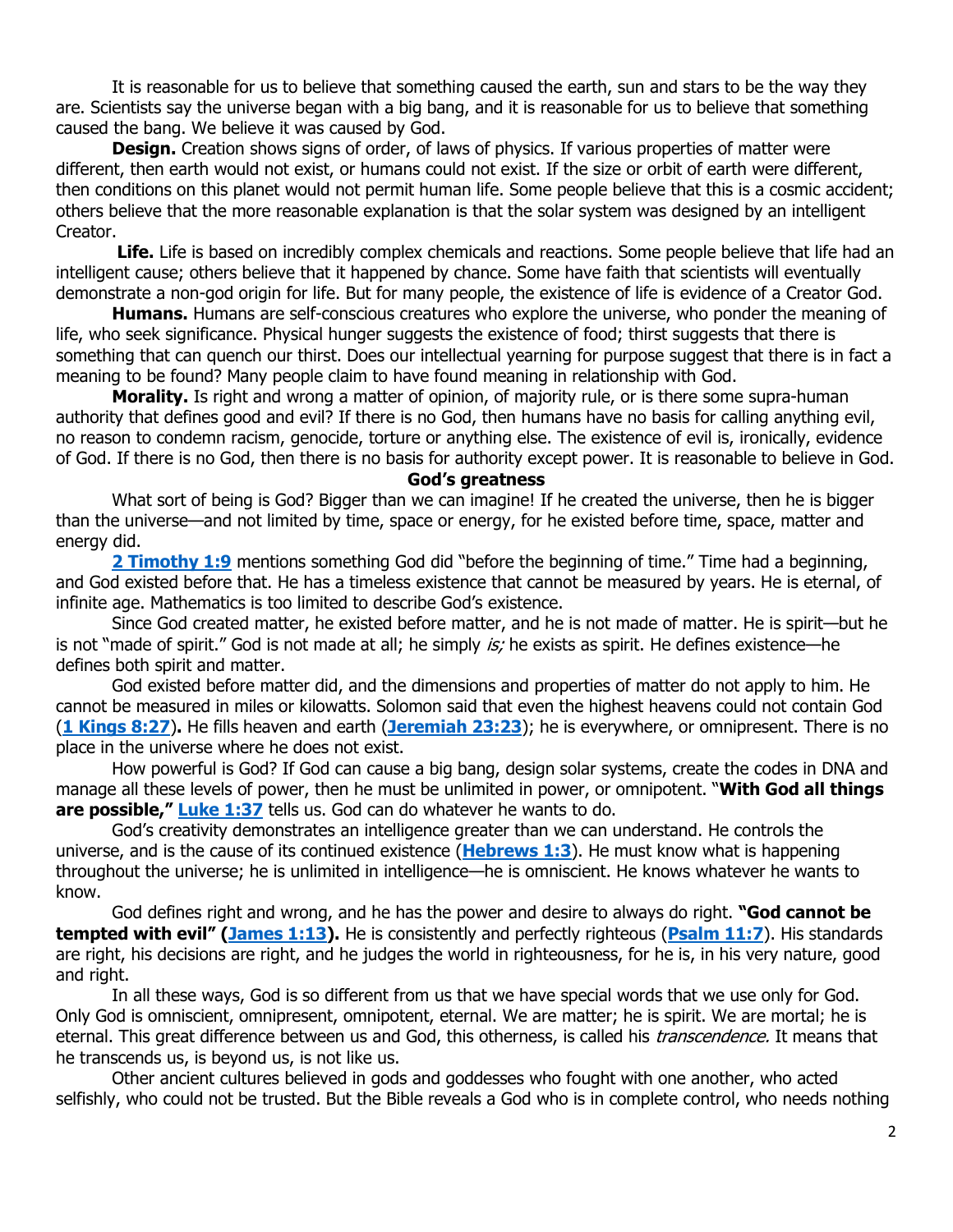from anyone, who therefore acts only to help others. He is perfectly consistent, his behavior is perfectly righteous and completely trustworthy. When the Bible says that God is holy, it means that he is morally perfect.

This makes life much simpler. People do not have to try to please 20 different gods; there is only one. The Creator of all is the Ruler of all, and he will be the Judge of all. Our past, our present and our future are all determined by the one God, the All-knowing, All-powerful, Eternal One.

### **God's goodness**

If all we knew about God is that he had incredible power over us, we might obey him out of fear, with resentful heart. But God has revealed to us another aspect of his nature: The incredibly great God is also incredibly gentle and good. One of Jesus' disciples asked him, **"Show us the Father" [\(John 14:8\)](https://biblia.com/bible/niv/John%2014.8).** He wanted to know what God was like. He knew the stories of the burning bush, the pillar of cloud and fire at Mt. Sinai, the fantastic throne that Ezekiel saw, and the whisper that Elijah heard (**[Exodus 3:4;](https://biblia.com/bible/niv/Exod%203.4) [13:21;](https://biblia.com/bible/niv/Exodus%2013.21) [1 Kings 19:12](https://biblia.com/bible/niv/1%20Kings%2019.12)**; **Ezekiel 1**). God can appear in all these ways, but what is he really like? Where should we look?

Jesus said, **"Anyone who has seen me has seen the Father" ([John 14:9\)](https://biblia.com/bible/niv/John%2014.9).** If we want to know what God is like, we need to look at Jesus. We can learn a bit about God from nature; we can learn more from the way he revealed himself in the Old Testament, but we learn the most from the way that God has revealed himself in Jesus.

Jesus shows us what God is like. Jesus is called Immanuel, which means God with us (**[Matthew 1:23](https://biblia.com/bible/niv/Matt%201.23)**). He lived without sin, without selfishness. He is a person of

### From our *[Statement of Beliefs:](https://www.gci.org/aboutus/beliefs)*

God, by the testimony of Scripture, is one divine Being in three eternal, co-essential, yet distinct Persons—Father, Son, and Holy Spirit. The One God may be known only in the Three and the Three may be known only as the one true God, good, omnipotent, omniscient and omnipresent, and immutable in his covenant love for humanity. He is Creator of heaven and earth, Sustainer of the universe, and Author of human salvation. Though transcendent, God freely and in divine love, grace and goodness involves himself with humanity directly and personally in Jesus Christ, that humanity, by the Spirit, might share in his eternal life as his children. [\(Mark 12:29;](https://biblia.com/bible/niv/Mark%2012.29) [Matthew 28:19;](https://biblia.com/bible/niv/Matt%2028.19) John 14:9, 1 [John 4:8;](https://biblia.com/bible/niv/1%20John%204.8) [Romans 5:8;](https://biblia.com/bible/niv/Rom%205.8) [Titus 2:11;](https://biblia.com/bible/niv/Titus%202.11) Hebrews 1:2-3, 1 Peter 1:2, Galatians [3:26\)](https://biblia.com/bible/niv/Gal%203.26)

compassion. He has feelings of love and joy, disappointment and anger. He cares about individuals. He calls for righteousness, and he forgives sin. He served others, even in his suffering and death. God is like that. He described himself to Moses in this way:

**The Lord, the compassionate and gracious God, slow to anger, abounding in love and faithfulness, maintaining love to thousands, and forgiving wickedness, rebellion and sin. Yet he does not leave the guilty unpunished. [\(Exodus 34:6-7\)](https://biblia.com/bible/niv/Exod%2034.6-7)**

The God who is above all creation is also free to work within creation. This is his *immanence*, his being with us. Although God is larger than the universe and everywhere within the universe, he is with believers in a way that he is not with unbelievers. The great God is always close to us. He is near and far at the same time (**[Jeremiah 23:23](https://biblia.com/bible/niv/Jer%2023.23)**).

In Jesus, God entered human history, space and time. He worked in human flesh, showing us what life ought to be like in the flesh, and showing us that God wants more for our lives than merely flesh. We are offered eternal life, life beyond the physical limits we know now. We are offered spirit life, as the Spirit of God comes into us to live in us and make us children of God (**[Romans 8:11;](https://biblia.com/bible/niv/Rom%208.11) [1 John 3:2](https://biblia.com/bible/niv/1%20John%203.2)**). God continues to be with us, working in space and time to help us.

The great and powerful God is also the gentle and gracious God; the perfectly righteous Judge is also the merciful and patient Savior. The God who is angry at sin also provides salvation from sin. He is mighty in mercy, great in gentleness. This is what we should expect from a Being who can create the codes in DNA, the colors in a rainbow and the delicate wisps on dandelion seeds. We would not exist at all, except for the fact that God is kind and gentle.

God describes his relationship to us in several ways. In one analogy, he is a father and we are his children. In another, he is the husband and all believers together are his wife. Or he is a king and we are his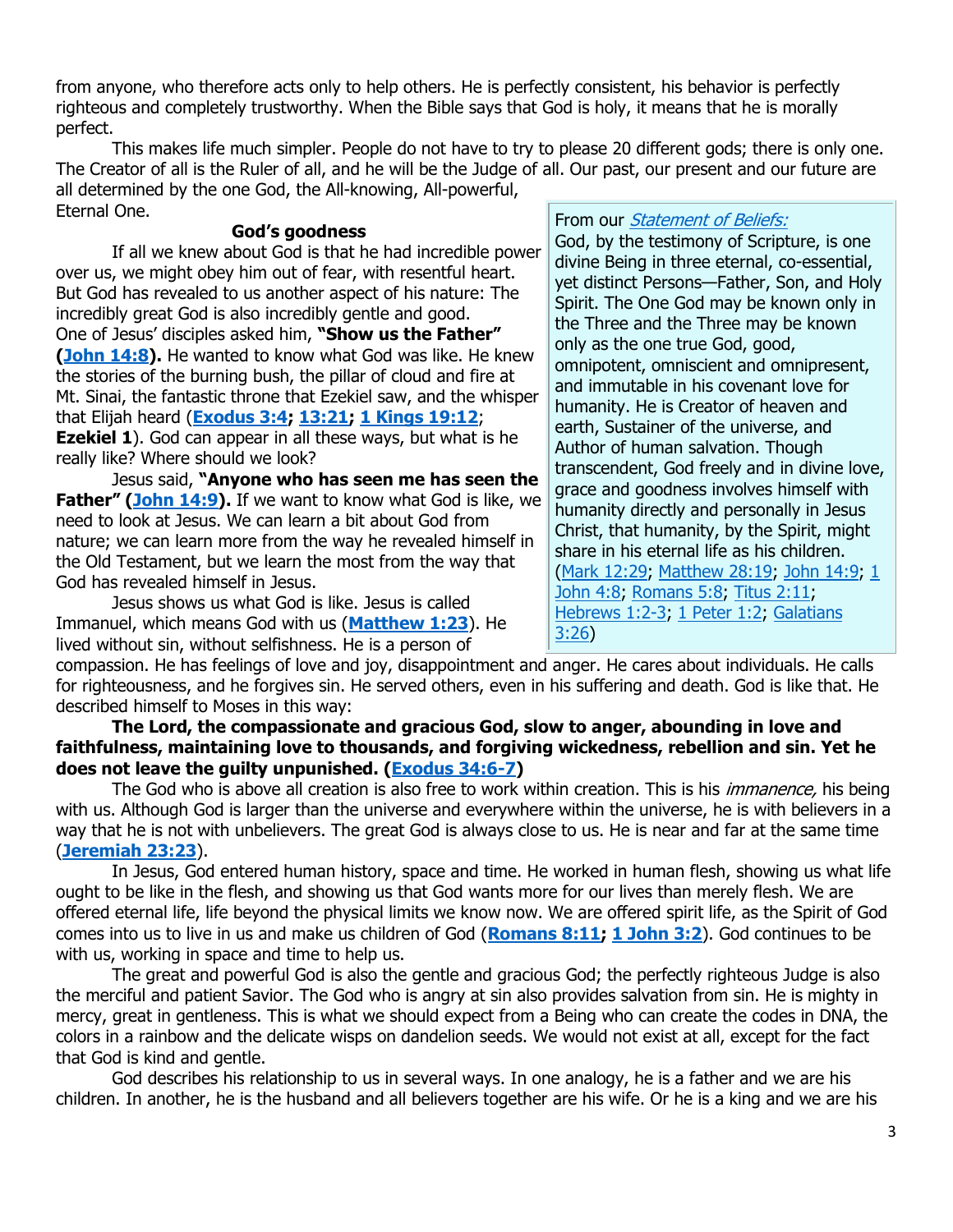subjects. He is a shepherd and we are the sheep. In all these analogies, God puts himself in a situation of responsibility to protect and provide for the needs of his people.

God knows how tiny we are. He could obliterate us in the snap of a finger, in the slightest miscalculation of cosmic forces. But in Jesus, God shows us how much he loves us, how much he cares for us. Jesus was humble, willing even to suffer, in order to help us. He knows the kind of pain we go through, because he has felt it. He knows the pain that evil causes, and he accepted it, showing us that we can trust God.

God has plans for us, for he has made us to be like himself (**[Genesis 1:27](https://biblia.com/bible/niv/Gen%201.27)**). He invites us to become more like himself—in goodness, not in power. In Jesus, God gives us an example to follow: an example of humility, selfless service, love and compassion, faith and hope.

**"God is love,"** John wrote (**[1 John 4:8](http://biblia.com/bible/niv/1%20John%204.8)**). God demonstrated his love by sending Jesus to die for our sins, so barriers between us and God might be removed, so we might live with him in eternal joy. God's love is not wishful thinking—it is action that helps us in our deepest need.

We learn more about God from the crucifixion of Jesus than from his resurrection. Jesus shows us that God is willing to suffer pain, even pain caused by the people who are being helped. His love invites us, encourages us. He does not force us to do his will.

God's love for us, shown most clearly in Jesus Christ, is our example: **"This is love: not that we loved God, but that he loved us and sent his Son as an atoning sacrifice for our sins. Dear friends, since God so loved us, we also ought to love one another" ([1 John 4:10-11\)](https://biblia.com/bible/niv/1%20John%204.10-11)**. If we live in love, then eternal life will be a joy not only for us but also for those who live with us.

If we follow Jesus in life, we will also follow him in death, and then in resurrection. The same God who raised Jesus from the dead will also raise us and give us life eternal (**[Romans 8:11](https://biblia.com/bible/niv/Rom%208.11)**). But if we do not learn to love, then we will not enjoy everlasting life. God is teaching us to love, at a pace we can follow, giving us a perfect example, changing our hearts by the Holy Spirit working in us. The Power who controls the nuclear furnaces of the sun is working gently in our hearts, wooing us, winning our affection, winning our allegiance. God gives us meaning in life, direction for life, hope for life eternal. We can trust him, even when we suffer for doing good. God's goodness is backed up by his power; his love is guided by his wisdom. He has all the forces of the universe at his control, and he is using them for our benefit. **"In all things God works for the good of those who love him" ([Romans 8:28\)](https://biblia.com/bible/niv/Rom%208.28).**

#### **Our response**

How do we respond to a God so great and gentle, so terrible and tender? We respond with worship: awe at his glory, praise for his works, reverence for his holiness, respect for his power, repentance in the presence of his perfection, obedience in the authority found in his truth and wisdom.

To his mercy, we respond with thankfulness; to his grace, with our allegiance; to his goodness, with our love. We admire him, we adore him, we give ourselves to him even as we wish we had more to give. Just as he has shown his love for us, we let him change us so that we love the people around us. We use all that we have, all that we are, all that he gives us, to serve others, just as Jesus did.

This is the God we pray to, knowing that he hears every word, that he knows every thought, that he knows what we need, that he cares about our feelings, that he wants to live with us forever, that he has the power to fulfill every request, and that he has the wisdom not to.

God has proven himself faithful in Jesus Christ. God exists to serve, not to be selfish. His power is always used in love. Our God is supreme in power, and supreme in love. We can trust him in absolutely everything.

## **For further reading**

Now that you've had an introduction to God, wouldn't you like to know him better? We get to know God in several ways: through nature, through our experience with the Holy Spirit, through the Scriptures, through spiritual disciplines and through the words of other believers.

To learn more about God, read the Bible, especially the New Testament. Try a modern translation such as The Message, by Eugene Peterson, or The New Living Translation, published by Tyndale. For evidence of God's existence, we recommend the following (easiest listed first):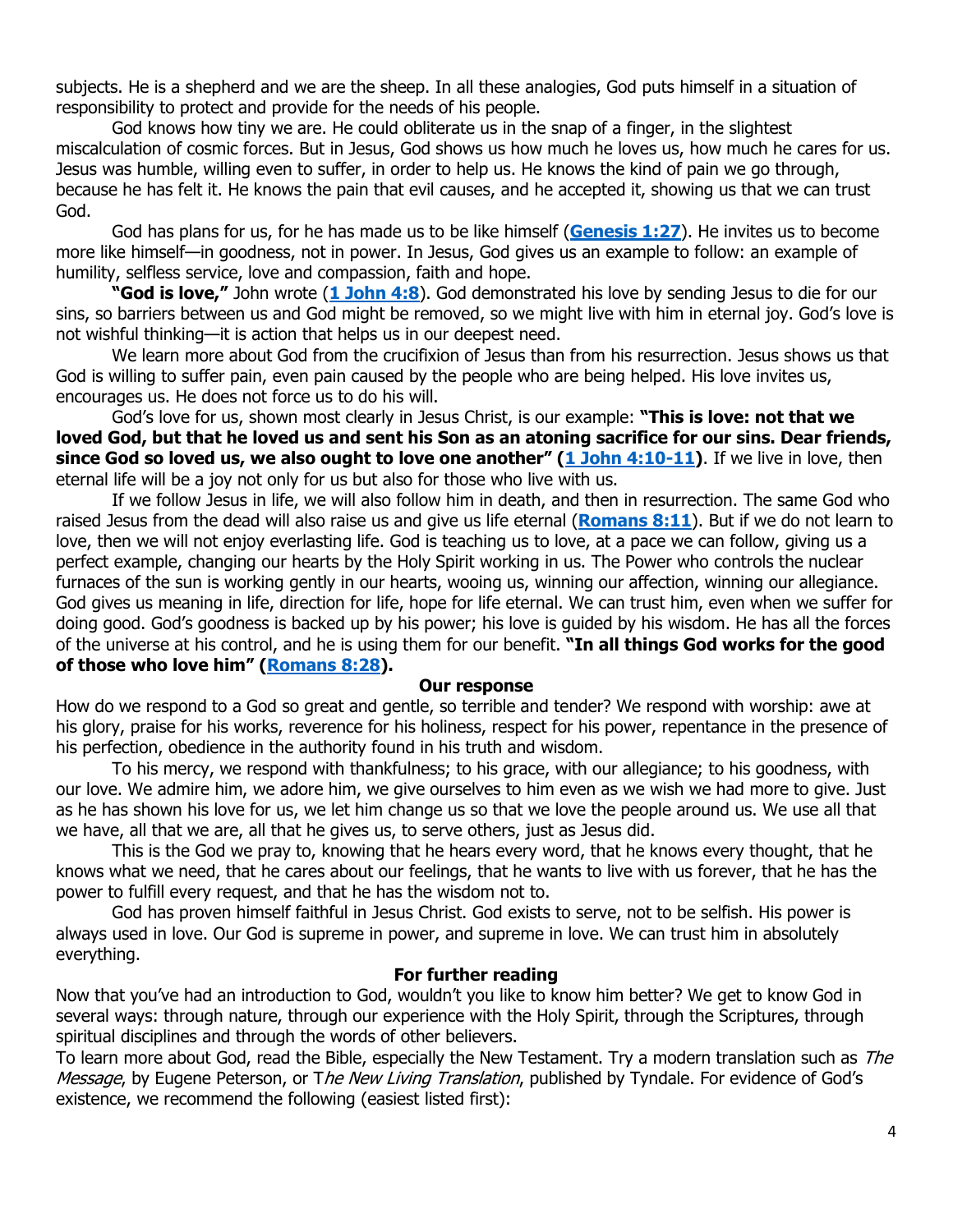- **Paul Little, Know Why You Believe**
- **C. S. Lewis, Mere Christianity**
- **EXEC** Lee Strobel, The Case for a Creator
- **Peter Kreeft and Ronald Tacelli, Handbook of** Christian Apologetics
- C. Stephen Evans, Why Believe?
- James Sire, Why Should Anyone Believe Anything at All?
- **■** William Lane Craig, Reasonable Faith
- **C. S. Lewis, Miracles**
- **·** Alister McGrath, Intellectuals Don't Need God and Other Modern Myths

## **For discussions of the attributes of God:**

- **Max Anders, God: Knowing Our Creator**
- **Paul Little, Know What You Believe, chapter 2**
- Gilbert Bilezekian, Christianity 101, chapter 2
- **•** J.I. Packer, Knowing God
- **■** Millard Erickson, Introducing Christian Doctrine, chapters 8–15
- Donald G. Bloesch, God the Almighty

**Footnote on creation**: The diversity of life is a separate question. Some people accept the theory of evolution; others reject it. Some people believe that the evolutionary theory describes the way that God produced biological diversity; others believe that God worked in some other way. The controversies about evolution are too complex to be resolved here; we simply note that they do not affect the question of how life originated in the first place. We should also note that few people have studied evolution well enough to make their own conclusions about it; for the most part, they simply accept the word of "experts." That includes opponents as well as supporters of evolution. For further study, see Three Views on Creation and Evolution, edited by J. P. Moreland and John Mark Reynolds (Zondervan, 1999).

# **Things to think about**

- 1. Do the evils in this world weaken our faith in God, or strengthen it?
- 2. If God is good, why did he make humans fallible, able to choose wrong?
- 3. What does God say about the way we use his creation?
- 4. How can God be distant to one person, but near to another?
- 5. Can we trust a God who has all power but isn't always good? Can we trust one who is always good but is limited in power?
- 6. In what way is God like Jesus, and in what way is he different?
- 7. Does God's mercy cause you to admire him, or to ignore him?

Author: Michael Morrison

Devotional: **Nothing! (from http://www.daybyday.org.uk/)**

#### **"Be anxious for NOTHING, but in everything by prayer and supplication, with thanksgiving, let your requests be known to God; and the PEACE of God, which surpasses all understanding, will guard your hearts and minds through Christ Jesus." [Philippians 4:6-7 \(NKJV\)](https://biblia.com/bible/nkjv/Phil%204.6-7)**

How often have we read the scripture above but not really thought about it? The two key words are NOTHING and PEACE. The first part tells us be anxious for NOTHING. But why? Simply because we cast all our cares upon him, as we are told to do in **[1 Peter](https://biblia.com/bible/niv/1%20Pet%205.7) 5.7**, and in the scripture above. Once we have done that, it is in God's hands and we can then have the PEACE of God.

But what is the PEACE of God? It is not the immediate resolution of whatever problem has bought us to our knees in the first place. Now, if you have spent ten years living without a budget, spending more than you earn, then prayer is not going to provide you with an overnight lottery win to pay off your debts! If you have spent years addicted to alcohol or drugs, those cravings are not going to disappear overnight! If your family relationships are a disaster, they will not magically become good overnight! But if we diligently and faithfully place our personal problems in Gods hands, with prayer, supplication and thanksgiving, the PEACE comes because God changes our attitude and approach to the problem. Remember the old saying, "If you would change the world, begin first with yourself!"